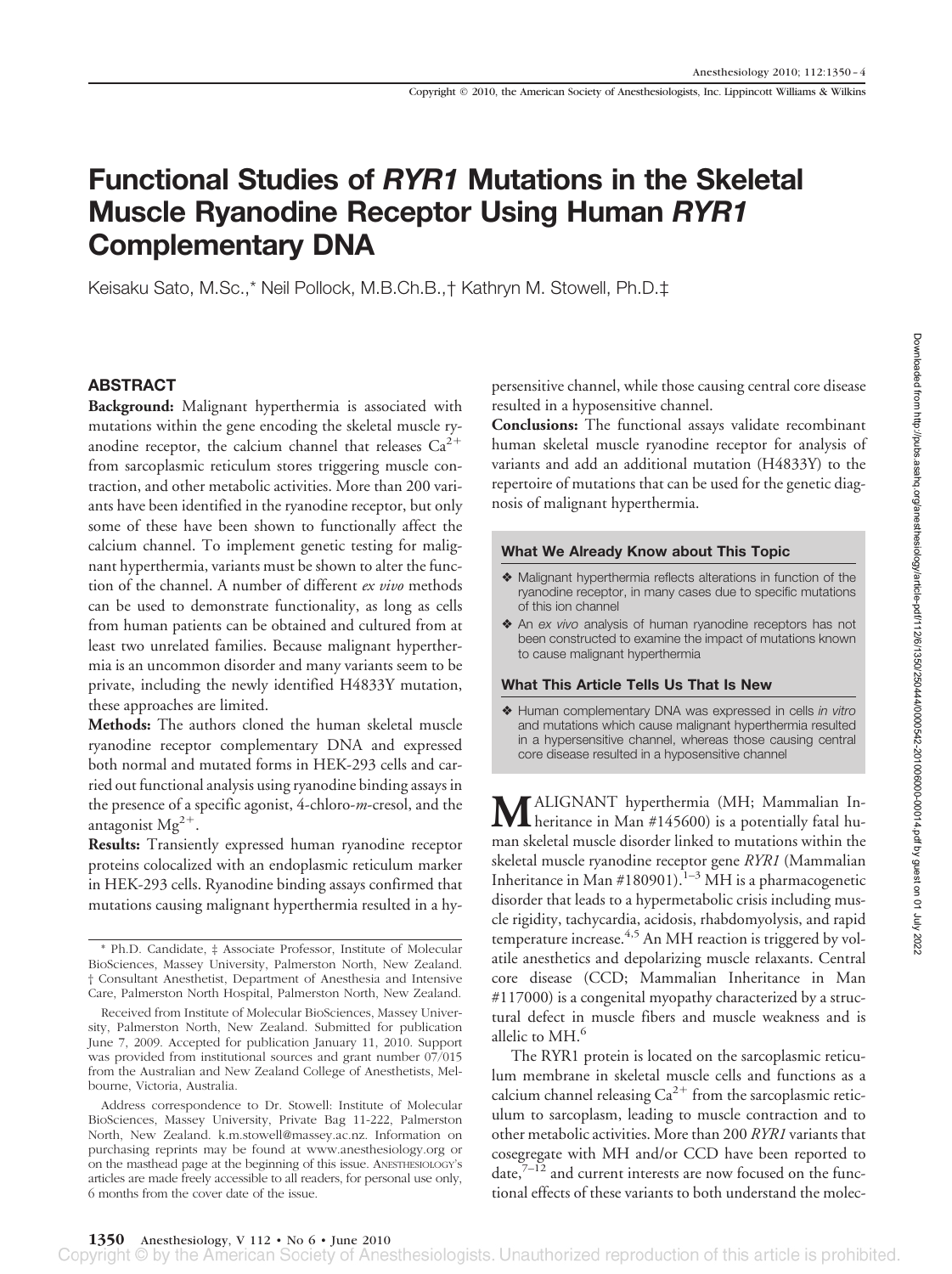ular basis of MH and CCD and to increase the repertoire of mutations that can be diagnostically used. According to the European Malignant Hyperthermia Group guidelines, only those variants that have been functionally characterized can be diagnostically used, otherwise the physiologic *in vitro* contracture test of excised muscle tissue must be used for clinical diagnosis.13 Cultured muscle cells or B lymphocytes from affected patients carrying an *RYR1* variant linked to MH have shown an abnormal response to agonists including 4-chloro-*m*-cresol (4-C*m*C).<sup>14-17</sup> For these to be accepted by the European Malignant Hyperthermia Group, they must be carried out using cells derived from at least two families, precluding many variants being accepted as having diagnostic potential.

Current studies using recombinant *RYR1* for the functional analysis of point variants have used rabbit *RYR1* complementary DNA (cDNA). Recombinant human *RYR1* has not been used for functional studies to date, and although the amino acid sequences of human and rabbit RYR1 are similar, they are not identical. Therefore, the use of mutant forms of recombinant human *RYR1* may provide a more relevant system to study the function of the channel. In this study, the human *RYR1* cDNA was cloned and expressed in HEK-293 cells to analyze the functional effects of variants that cause MH or CCD.

We constructed six mutant *RYR1* cDNA clones: R163C, G248R, T4826I, and H4833Y, each associated with MH, and I4898T and G4899R, which are associated with CCD. The two N-terminal mutations R163C and G248R are common variants identified in several MH-susceptible families. The R163C mutation has also been identified in patients with CCD. The two C-terminal variants T4826I and H4833Y have been recently identified in MH-susceptible New Zealand Maori families.<sup>14,18</sup> Both of these variants have been reported only in patients with MH. More importantly, the H4833Y variant has been reported in only one extended New Zealand family, and although lymphoblastoid cells isolated from affected family members showed hypersensitivity to  $4\text{-}CmC^{14}$ , this analysis was insufficient to class the H4833Y variant as "diagnostic." The other two C-terminal mutations, I4898T and G4899R, have been identified only in patients with CCD. This study focuses on analysis of human *RYR1* carrying these variants in response to a RYR1 specific agonist and antagonist when expressed in HEK-293 cells to validate the use of human recombinant *RYR1* in functional analysis.

## **Materials and Methods**

## *Construction of Human* **RYR1** *cDNA Mutants*

The wild-type (WT) human *RYR1* cDNA was produced from messenger RNA using reverse transcription–polymerase chain reaction and cloned in the mammalian expression vector pcDNA3.1 (+) (Invitrogen, Carlsbad, CA). Site-directed mutagenesis was then carried out as described previously.<sup>19</sup> Inserts in the completed vectors were completely sequenced on both strands to confirm the absence of any unwanted polymerase chain reaction–induced errors. Details of the cloning strategy and primers used may be obtained from the corresponding author on request.

## *Expression of WT and Mutant RYR1 Proteins*

WT and mutant RYR1 cDNAs were transiently expressed in HEK-293 cells maintained in Dulbecco's modified Eagle's medium containing 10% fetal bovine serum at 37°C under 5% CO<sub>2</sub>. Transient transfection was performed at 90% confluence using FuGENE HD (Hoffmann-LaRoche Ltd., Basel, Switzerland) according to the manufacturer's instructions. Western blotting and immunolocalization were performed with monoclonal antibody 34C (Sigma-Aldrich, St. Louis, MO) using standard protocols. The 34C antibodies were detected using horseradish peroxidase-conjugated antimouse secondary immunoglobulin G (Sigma-Aldrich) or fluorescein isothiocyanate-labeled goat anti-mouse secondary antibody (Jackson ImmunoResearch Laboratories, West Grove, PA), respectively. Protein disulfide isomerase was also stained as an endoplasmic reticulum marker using protein disulfide isomerase primary (Sigma-Aldrich) (1:1,000) and tetramethylrhodamine isothiocyanate-labeled goat anti-rabbit secondary antibodies (1:200) (Jackson ImmunoResearch Laboratories). 4',6-Diamidino-2-phenylindole was also used for staining of nuclei at  $1 \mu g/ml$ .

# *[ 3 H]Ryanodine Binding Assay*

Cells gently harvested from tissue culture flasks in phosphate-buffered saline were pelleted and solubilized in 1% 3-[(3-cholamidopropyl)dimethylammonio]propanesulfonic acid buffer containing 150 mM NaCl, 100 mM Tris-Cl, pH 8.0, and 5 mg/ml  $L-\alpha$ -phosphatidylcholine as described previously.<sup>20</sup> Solubilized proteins were stored at  $-80^{\circ}$ C until use. A measure of 100  $\mu$ g of crude proteins was incubated in buffer containing 25 mM piperazine-1,4-bis(2-ethanesulfonic acid), 1 M KCl, 0.5 mM EGTA, 100 nM free  $Ca^{2+}$ , protease inhibitors (Complete Mini, EDTA-Free; Roche Diagnostics, Indianapolis, IN), pH 7.3, with 1 nM [3H]ryanodine (PerkinElmer, Waltham, MA) and various concentrations of 4-C*m*C for 3 h. The concentrations of free  $Ca^{2+}$  in the binding solution were calculated using the computer software WINMAXC§ (v2.50; Stanford University, Pacific Grove, CA). Binding reactions were quenched by rapid filtration through ADVANTEC GB-140 glass fiber filters (ADVANTEC MFS, Dublin, CA). The filters were washed twice with 10 ml of icecold washing buffer containing 20 mm Tris, 250 mm KCl, 15 mM NaCl, and pH 7.1 and were soaked in 1 ml of scintillation fluid containing 0.4% (w/v) 2,5-di(phenyl)-1,3-oxazole, 0.01% (w/v) 1,4-bis(5-phenyloxazol-2-yl)benzene, and 30% Triton X-100 in toluene overnight. The radioactivity remaining on the filters was determined by liquid scintillation counting to quan-S Available at: http://www.stanford.edu/~cpatton/winmaxc2.html. Illters was determined by inquid scintination counting to quali-<br>cessed April 28, 2010. The example of the control of  $[3H]$ ryanodine. For  $Mg^{2+}$  inhibitio

Copyright © by the American Society of Anesthesiologists. Unauthorized reproduction of this article is prohibited.

Accessed April 28, 2010.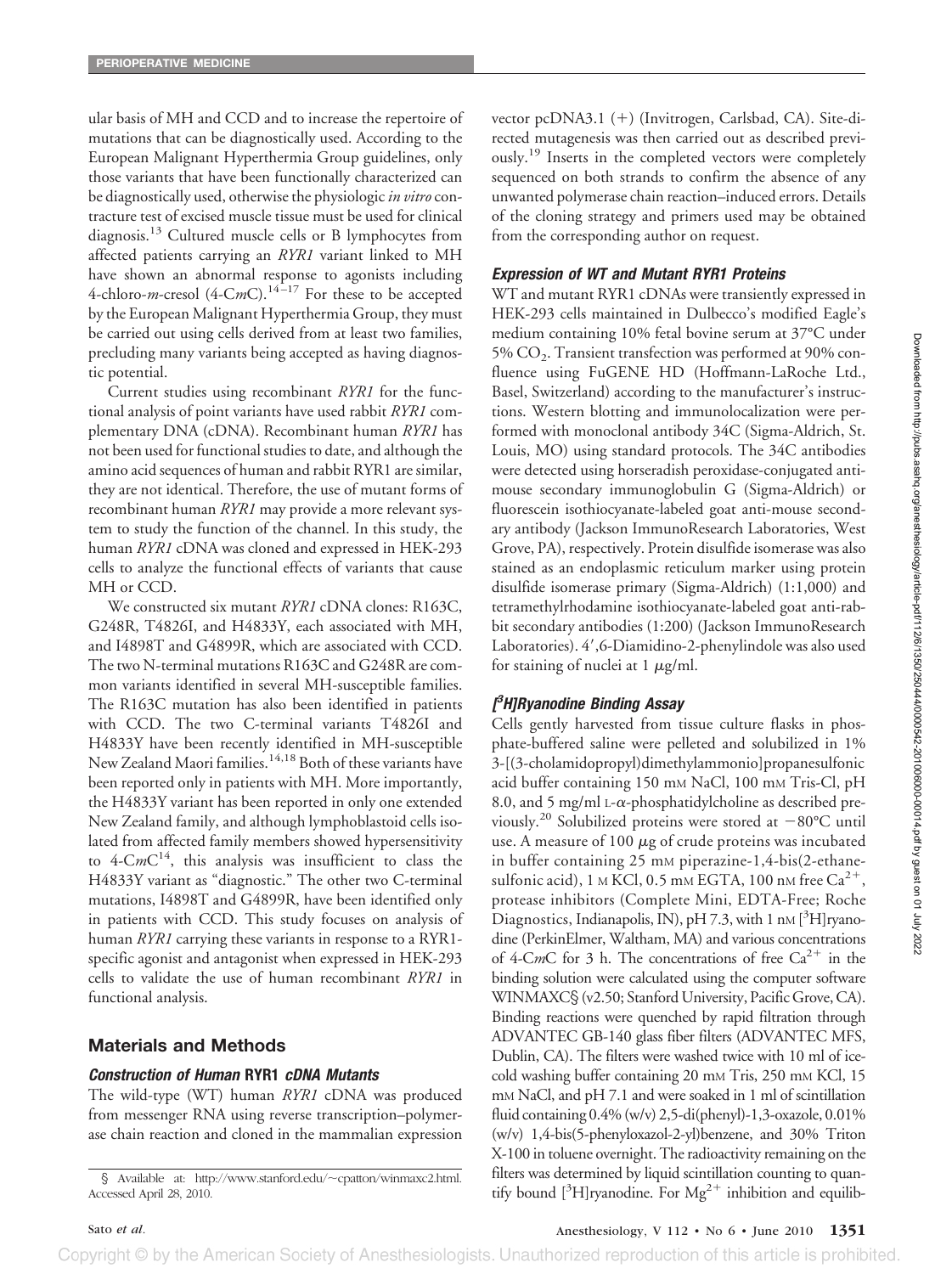

**Fig. 1.** [ 3 H]Ryanodine binding activated by 4-C*m*C. Sigmoidal curves showed increased sensitivity of malignant hyperthermia (MH)-linked RYR1 mutants to 4-C*m*C. Binding reactions were performed with 100 nm free Ca<sup>2+</sup>, 1 nm [<sup>3</sup>H]ryanodine, and  $0-500 \mu \text{m}$  4-CmC. Each data point represents the mean  $\pm$  SD of six separate data points. Sigmoidal fitted curves were drawn using OriginPro 8 sr6 (OriginLab Corporation, Northhampton, MA) by using the DoseResp function with four parameters. All MH mutants  $(O, R163C; \bullet, G248R;$ A, H4833Y;  $\triangle$ , T4826l) showed lower EC<sub>50</sub> for 4-CmC activation compared with wild type  $(\blacksquare)$ .

rium binding parameters, reactions were performed with 10  $\mu$ M free Ca<sup>2+</sup> and various concentrations of  $Mg^{2+}$  or [<sup>3</sup>H]ryanodine, respectively. Nonspecific binding of [3H]ryanodine was determined by the addition of 1,000-fold cold ryanodine.

## *Statistical Analysis*

Results were obtained as mean  $\pm$  SD. Statistical significance  $(*P < 0.05, **P < 0.001)$  was determined using either an unpaired Student *t* test for experiments carried out six times or the Mann–Whitney U test for experiments carried out four times. Sigmoidal curve fitting for  $EC_{50}$  and  $IC_{50}$  and linear fitting for equilibrium-binding parameters were determined using OriginPro 8 sr6 software (OriginLab Corporation, Northampton, MA) using the DoseResp function with four parameters.

# **Results**

## *Detection of Recombinant RYR1 Proteins*

WT and six mutant RYR1 proteins were expressed in HEK-293 cells after transient transfection using cloned *RYR1* cDNAs. All expressed RYR1 proteins were separated and detected by western blotting (data not shown). Expressed RYR1 proteins were also detected using immunofluorescence to confirm colocalization of the RYR1 proteins with the endoplasmic reticulum in HEK-293 cells (data not shown). No differences in expression or localization were detected between WT and mutants in either immunofluorescence or western blotting.

## *Functional Properties of Mutant RYR1 Proteins*

The [<sup>3</sup>H]ryanodine binding assays were performed using solubilized cell extracts in 3-[(3-cholamidopropyl)dimethylammonio]propanesulfonic acid buffer. Concentration-response curves for 4-C*m*C revealed that MH-linked RYR1 mutants (R163C, G248R, T4826I, and H4833Y) were more sensitive than WT to 4-C*m*C (fig. 1). Sigmoidal fitted curves generated from mutant RYR1 were shifted to the left from WT, showing a lower  $EC_{50}$  for 4-CmC activation than WT (table 1). Two C-terminal RYR1 mutants linked to MH, T4826I and H4833Y, showed strong sensitivity to 4-C*m*C and significantly lower  $EC_{50}$  values ( $P < 0.05$ ) compared with WT. T4826I and H4833Y mutants also showed significant ( $P < 0.05$ ) ryanodine binding even without 4-CmC (fig. 1), indicating that they may cause the channel to be leaky. In contrast, the two RYR1 mutants linked to CCD, I4898T and G4899R, did not show any response at any concentration of  $4$ -CmC including more than 500  $\mu$ M (data not shown). This observation suggests that RYR1 with either

**Table 1.**  $EC_{50}$  for Ca<sup>2+</sup> Activation, IC<sub>50</sub> for Mg<sup>2+</sup> Inhibition, K<sub>d</sub> and B<sub>max</sub> of [<sup>3</sup>H]ryanodine Binding of Wild-type and Mutant RYR1 Proteins

| <b>Mutations</b>                                                    | $EC_{50}$ for $Ca^{2+}$<br>Activation $(\mu M)$                                                                                                                                                  | $IC_{50}$ for Mg <sup>2+</sup><br>Inhibition (m <sub>M</sub> )                                                                                                                                          | $K_{\text{cl}}$ (nm)                                                                                                                                                        | $B_{\text{max}}$ (fmol/mg)                                                                                                                                                                                               |  |
|---------------------------------------------------------------------|--------------------------------------------------------------------------------------------------------------------------------------------------------------------------------------------------|---------------------------------------------------------------------------------------------------------------------------------------------------------------------------------------------------------|-----------------------------------------------------------------------------------------------------------------------------------------------------------------------------|--------------------------------------------------------------------------------------------------------------------------------------------------------------------------------------------------------------------------|--|
| Wild type<br>R163C<br>G248R<br>T4826I<br>H4833Y<br>14898T<br>G4899R | $252.77 \pm 34.62$ (6)<br>205.31 $\pm$ 30.58 (6)*<br>$211.28 \pm 14.70$ (6) <sup>*</sup><br>$73.77 \pm 39.83$ (6) <sup>+</sup><br>$95.28 \pm 31.72$ (6) <sup>+</sup><br>$0(4)^{*}$<br>$0(4)^{*}$ | $2.81 \pm 0.83$ (6)<br>$3.87 \pm 0.62$ (6) <sup>*</sup><br>$5.21 \pm 1.94$ (6) <sup>*</sup><br>$9.84 \pm 4.52$ (6) <sup>*</sup><br>$6.56 \pm 2.06$ (6) <sup>*</sup><br>Not applicable<br>Not applicable | $8.87 \pm 3.16$ (4)<br>$7.37 \pm 3.33$ (4)<br>$6.76 \pm 2.23$ (4)<br>$4.55 \pm 1.34$ (4)<br>$4.04 \pm 0.98$ (4) <sup>*</sup><br>$9.31 \pm 2.06$ (4)<br>$10.32 \pm 4.06$ (4) | $49.76 \pm 5.46$ (4)<br>$42.28 \pm 7.45$ (4)<br>$55.73 \pm 5.79$ (4)<br>65.42 $\pm$ 6.20 (4) <sup>*</sup><br>60.12 $\pm$ 2.28 (4) <sup>*</sup><br>$27.47 \pm 2.95$ (4) <sup>*</sup><br>$28.45 \pm 5.55$ (4) <sup>*</sup> |  |

Results are shown as mean  $\pm$  SD at each concentration for 4-CmC activation and Mg<sup>2+</sup> inhibition. Sigmoidal curve fitting, EC<sub>50</sub>, and IC50 calculations were carried out for these six data sets individually. Student *t* test was performed with each data set for each mutant compared independently to wild type. Sigmoidal curve fitting was performed using OriginPro 8 sr6 (OriginLab Corporation, Northampton, MA) by using the DoseResp function with four parameters. For assays used to calculate  $K_d$  (dissociation constant) and  $B_{max}$ (maximal binding capacity), which were performed only four times, the Mann–Whitney *U* test was used. Significance values apply to each mutant compared with wild type.

 $n = 6: {}^{*}P < 0.05, {}^{+}P < 0.001$  in two-sample *t* test;  $n = 4: {}^{*}P < 0.05$  in Mann–Whitney *U* test.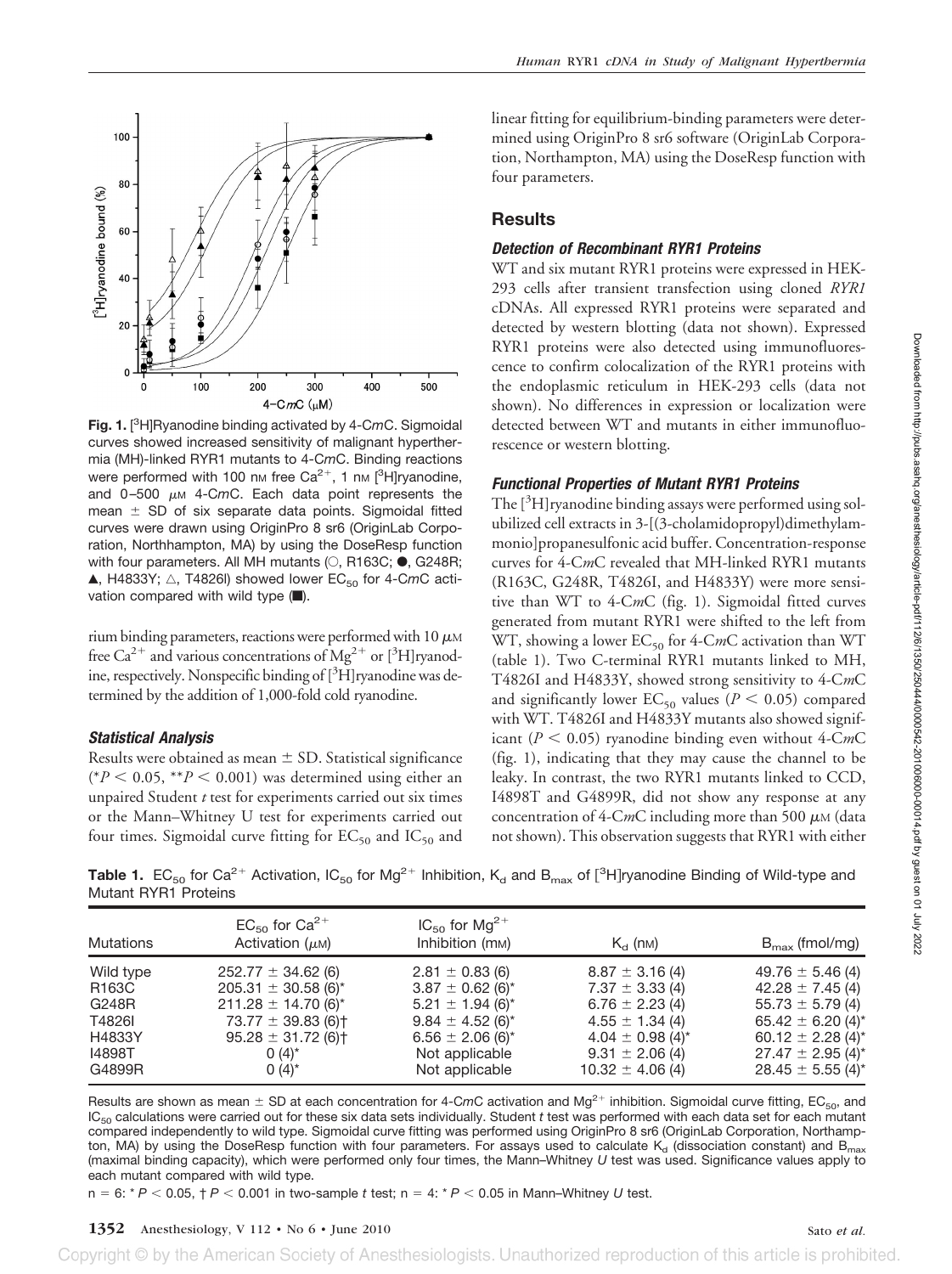of these variants may be hyposensitive to 4-C*m*C, and the channel could not be opened.

Binding reactions were also performed with various concentrations of the RYR1 antagonist  $Mg^{2+}$ . RYR1 proteins were activated by 10  $\mu$ M free Ca<sup>2+</sup>, and sigmoidal fitted curves were used to calculate sensitivity to  $Mg^{2+}$  inhibition  $(IC_{50})$ . All RYR1 mutants linked to MH were less sensitive to  $Mg^{2+}$  inhibition than WT (table 1). The equilibrium binding parameters, dissociation constant  $K_d$ , and maximal binding capacity  $B_{\text{max}}$  were obtained by reactions with various concentrations of [<sup>3</sup>H]ryanodine and calculated using Scatchard analysis (table 1).  $K_d$  and  $B_{max}$  for the two N-terminal RYR1 MH-linked mutants were not significantly different from WT RYR1, although they did show significantly different responses against 4-C*m*C and  $Mg^{2+}$ . The two C-terminal RYR1 mutants linked to MH showed a higher affinity and binding capacity to  $[^3H]$ ryanodine. Although the  $\rm B_{max}$ values of both mutants were statistically significantly (*P* 0.05) different from WT RYR1, only the H4833Y variant had a statistically significant higher affinity for  $[^3H]$ ryanodine, largely due to the small sample number. In contrast, the two RYR1 mutants linked to CCD, I4898T and G4899R, showed significantly lower  $B_{\text{max}}$  values compared with WT  $(P < 0.05)$ , although binding affinity was not significantly different, suggesting a decrease in [3H]ryanodine binding site accessibility.

# **Discussion**

The aim of this study was to construct the human *RYR1* cDNA and assess its potential in the study of functional effects of *RYR1* variants linked to either MH or CCD. We show in this study for the first time using recombinant human *RYR1* that two N-terminal MH-linked RYR1 mutants, R163C and G248R, show hypersensitivity to 4-C*m*C and decreased sensitivity to  $Mg^{2+}$  inhibition. These N-terminal mutants did not show significantly different  $K_d$  and  $B_{max}$  for [<sup>3</sup>H]ryanodine compared with WT, and these data support those from previous studies using recombinant rabbit *RYR1*.

Two C-terminal MH-linked *RYR1* variants, T4826I and H4833Y, were hypersensitive to 4-C*m*C compared with WT and compared with the two N-terminal mutants, R163C and G248R. The T4826I mutant also showed significantly decreased inhibition by  $Mg^{2+}$  compared with the other mutants. These data support previous studies using rabbit cDNA for the T4826I mutation.<sup>21</sup> The more recently identified MH variant, H4833Y, showed results similar to those of the T4826I mutation, and hence, these two C-terminal variants may cause similar functional effects on RYR1 proteins in patients' skeletal muscle cells. They also showed higher affinity and maximal binding capacity to [<sup>3</sup>H]ryanodine, suggesting that the function of RYR1 mutants varies depending on the mutation carried in the protein. The Nterminal R163C and G248R mutations affect sensitivity of the channel to agonists, whereas the C-terminal T4826I and H4833Y variants affect sensitivity and binding properties of the protein to ryanodine. The T4826I and H4833Y variants also showed significantly higher binding than WT in the absence of 4-CmC. More than 10% of [<sup>3</sup>H]ryanodine binding without 4-C*m*C suggests that these mutants may form a leaky channel. The [<sup>3</sup>H]ryanodine binding assay shows that the channel is opened because ryanodine binds to the open state of the channel. Although the opened channel should result in  $Ca^{2+}$  release to the cytosol, measurement of resting intracellular  $Ca^{2+}$  concentrations is required to confirm that these mutations cause leaky channels.

One hypothesis used to describe the molecular defect underlying CCD is that some *RYR1* mutations cause the channel to be leaky. Using rabbit *RYR1* cDNA RYR1 mutants linked to CCD including Y523S (Y522S in humans) has shown high resting cytosolic  $Ca^{2+}$  concentrations and reduced agonist-dependent  $Ca^{2+}$  release.<sup>22,23</sup> Reduced  $Ca^{2+}$ release during excitation– contraction coupling is believed to cause muscle weakness, which is one of the most common clinical symptoms of CCD. Some *RYR1* mutants such as Y522S may be leaky and hyposensitive leading to CCD, and some mutants such as T4826I and H4833Y may result in a "compensated" leaky channel leading to only MH.<sup>24</sup> Anderson *et al.*<sup>14</sup> using B-lymphoblastoid cells have shown that the heterozygous H4833Y variant leads to a hypersensitive but not leaky RYR1, whereas our current results suggest that the homozygous H4833Y mutant is both hypersensitive and leaky. The difference could be due to the different systems used, but, nevertheless, these results confirm that the H4833Y variant disrupts channel function and hence should be considered diagnostic of MH susceptibility.

The other hypothesis used to account for CCD pathology is that the channel is hyposensitive and thus excitation– contraction is uncoupled *in vivo*. In this study, we analyzed two common CCD mutations, I4898T and G4899R, which have been identified in CCD families. These mutants showed no response to any concentration of 4-C*m*C, and this hyposensitive observation is identical to results from a previous study using immortalized B cells from affected patients.25 Our data also show that these mutants had reduced binding capacity for [<sup>3</sup>H]ryanodine, indicating that they may have lost their ability to open the channel. This could be due to a structural change in the RYR1 tetramer that removes or occludes a ryanodine binding site.

In conclusion, although we have used an essentially homozygous rather than heterozygous system, our results suggest that this heterologous system has the potential to produce data of physiologic relevance and is able to distinguish between different functional effects of mutations in different regions of RYR1. MH mutations showed a higher response, whereas CCD mutants did not respond to 4-C*m*C. Our observations support previous studies and suggest that the human *RYR1* cDNA clone will be a useful tool in the further investigation of genotype/phenotype correlations for both MH and CCD, in particular in calcium release assays as a more direct measure of channel function. Other private variants will be able to be intro-

Sato *et al*. Anesthesiology, V 112 • No 6 • June 2010 **1353**

Copyright © by the American Society of Anesthesiologists. Unauthorized reproduction of this article is prohibited.